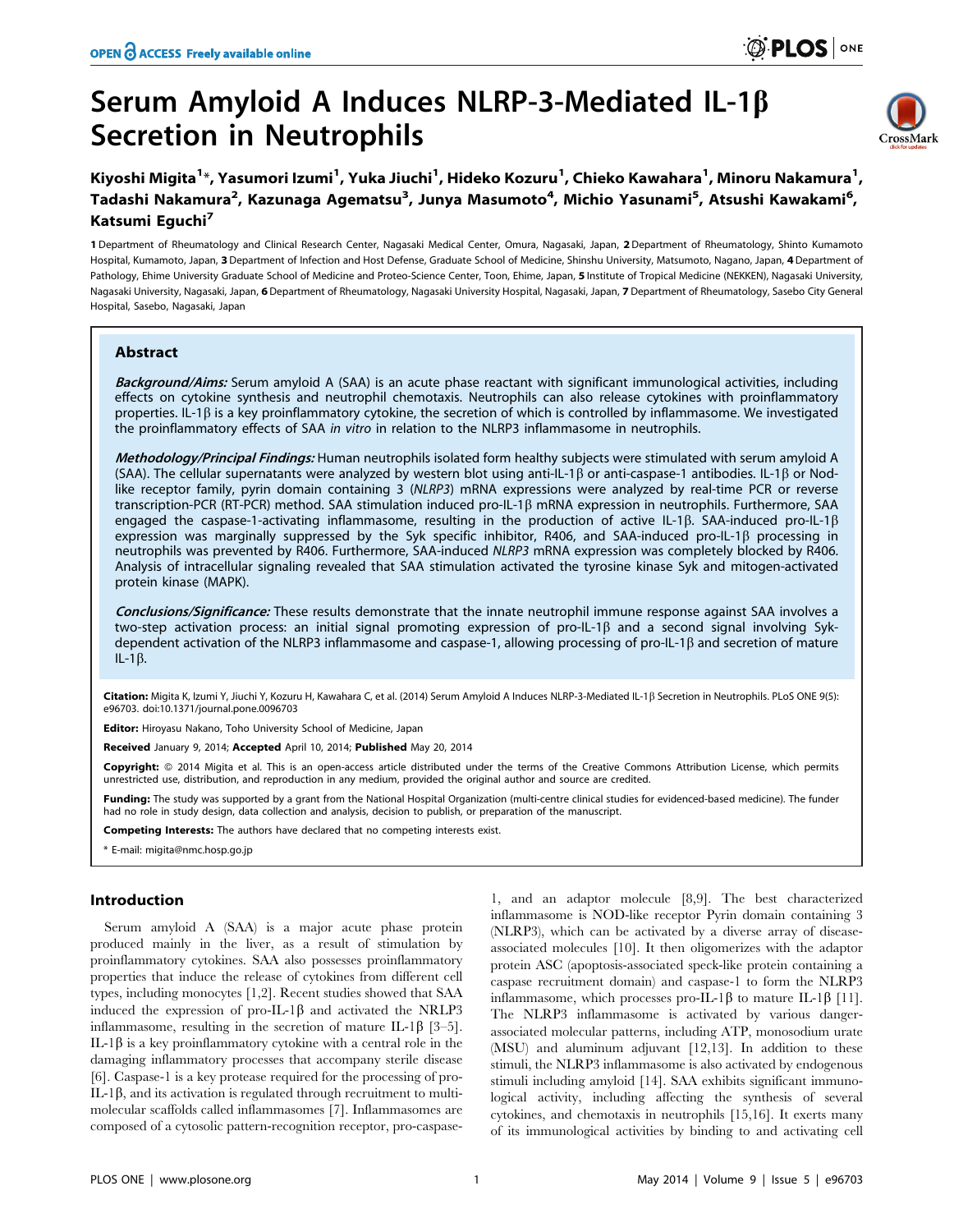surface receptors such as, formyl peptide receptor-like1 (FPRL1) [17,18]. SAA has also recently been shown to activate the inflammasome cascade, thus highlighting its unique role in immunomodulation [4,5]. The regulation of IL-1 $\beta$  processing and secretion has been studied extensively in monocytes/ macrophages, but the molecular mechanisms leading to IL-1 $\beta$ maturation have not been addressed in neutrophils. We therefore investigated this issue in order to improve our understanding of the role of the inflammasome in the secretion of mature IL-1 $\beta$  by neutrophils.

#### Materials and Methods

#### Reagents

Recombinant human SAA was purchased from Peprotech (Rocky Hills, NJ). According to the manufacturer, the endotoxin level of the product is 0.1 ng/mg protein. Anti- IL-1 $\beta$  (pro-IL-1 $\beta$ , 3A6), anti-phosho-NF-kB p65 (Ser536) and anti-cleaved caspase-1 (D57A2) antibodies were purchased from Cell Signaling Technology (Beverly, MA). Anti-phosphotyrosine (clone 4G10), anti-Syk (clone4D10) and anti-caspase-1 antibodies were purchased from MERCK MILLIPORE (Billerica, MA USA). Anti-cleaved IL-1 $\beta$ polyclonal antibody was purchased from My BioSource (San-Diego, CA, USA). Caspase-1 inhibitor (Z-YVAD-FMK) was obtained from Abcam (Cambridge, UK). A Syk inhibitor, R406, was purchased from Selleckchem (Houston, Texas USA). Human IL-1b ELISA kit was purchased from R&D systems (Minneapolis, USA).

#### Neutrophils Isolation

Venous peripheral blood was collected from healthy volunteers. All participating subjects had given their informed consent. The blood was layered on a Polymorphprep TM (Axis-Shield, Oslo, Norway) cushion and cells were isolated according to the manufacturer's protocol. Briefly, neutrophils were isolated on the basis of density, washed once in 0.5 N RPMI-1640 to restore osmolality, and then washed once more in RPMI-1640. The PMNs were subsequently diluted in complete medium consisting of RPMI-1640. The study was approved by the Ethics Committees Nagasaki Medical Center and written informed consent was obtained from each individuals.

### Western Blot Analysis

Neutrophils  $(1\times10^6)$  were seeded in 24-well plates containing RPMI1640 supplemented with 10% heat-inactivated FBS and



Figure 1. SAA induces the transcription of pro-IL-1 $\beta$  in human neutrophils. Neutrophils were incubated with SAA (5  $\mu$ g/ml) for the indicated periods. The cells were harvested and analyzed for IL-1 $\beta$  and GAPDH mRNA levels by real-time PCR. Values represent the mean  $\pm$  SD of three independent experiments. doi:10.1371/journal.pone.0096703.g001



Figure 2. SAA induces mature IL-1 $\beta$  synthesis from neutrophils. A Neutrophils were stimulated with the indicated concentrations of SAA for 8 hr. After stimulation, supernatants were analyzed for IL-1 $\beta$ production using ELISA. Values represent the mean  $\pm$  SD of two independent experiments.  $*p<0.001$  compared to SAA-untreated neutrophils. B Neutrophils were stimulated with the indicated concentrations of SAA for 8 hr. After stimulation, supernatants were analyzed by western blot analysis for the presence of mature IL-1 $\beta$ . Three experiments were performed using different neutrophils and a representative result is shown.

doi:10.1371/journal.pone.0096703.g002

stimulated with SAA for 8 hours. Cell-free supernatants were collected by centrifugation at 400 g for 5 minutes. The supernatants or cellular lysates (50  $\mu$ g) were also subjected to 12% SDS-PAGE, followed by western blot with antibodies against human IL-1 $\beta$  or caspase-1 with an ECL Western blotting kit (Amersham, Little Chalfont, UK).

#### Immunoprecipitation Analysis

Neutrophils were pretreated with or without R406 for 1 hr and then stimulated with SAA  $(5 \mu g/ml)$  in serum-free condition. Cells were washed with phosphate-buffered saline, and protein was extracted using lysis buffer (50 mM HEPES, 150 mM NaCl, 1% Triton X-100, 10% glycerol, 1 mM  $MgCl<sub>2</sub>$ , 1.5 mM EDTA, pH 8.0, 20 mM b-glycerophosphate, 50 mM NaF, 1 mM Na3VO4, 10  $\mu$ g/ml aprotonin, 1  $\mu$ M pepstatin A, and 1 mM phenylmethylsulfonyl fluoride). After 5 min on ice, the cell lysates were centrifuged at 16,000 g for 10 min at  $4^{\circ}$ C. The supernatant was saved and the protein concentration was determined using the Bio-Rad protein assay kit (Bio Rad, Hercules, CA). An identical amount of protein  $(50 \mu g)$  for each lysate was subjected to  $10\%$ SDS-polyacrylamide gel electrophoresis, and then transferred to a nitrocellulose membrane. Western blot analysis using 4G10 (antiphosphotyrosine), or phospho-specific anti-ERK1/2, p38, JNK1 antibodies (Cell Signaling Technology) was performed with an ECL Western blotting kit (Amersham, Little Chalfont, UK).

For immunoprecipitation, the cellular lysates were incubated at  $4^{\circ}$ C with gentle rotation for 3 h in the presence of prewashed protein-G sepharose beads (GE Healthcare, Uppsala, Sweden) linked to an anti-Syk antibody. Protein-G sepharose beads which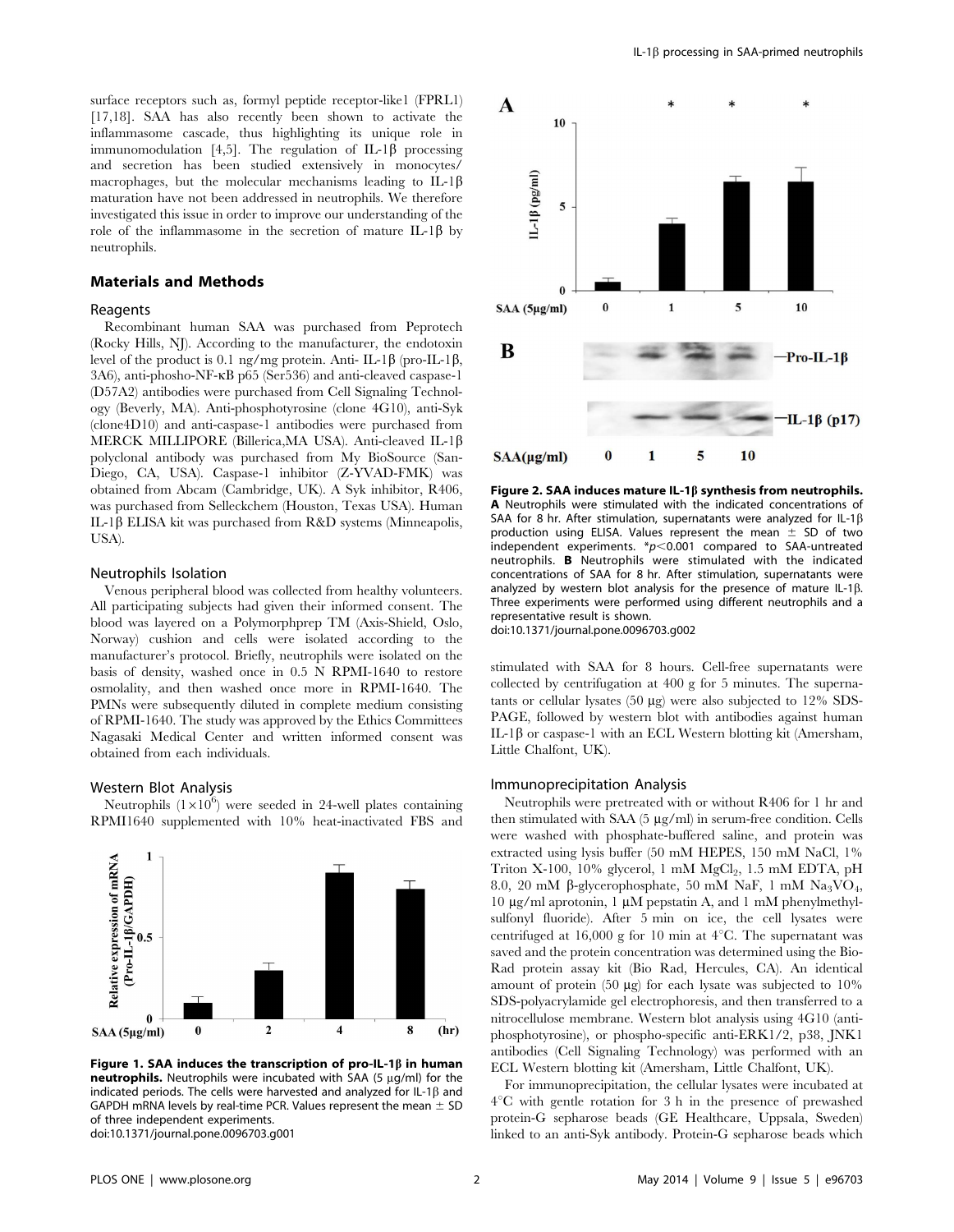

Figure 3. SAA-induced IL-1 $\beta$  processing is dependent on caspase-1. A Neutrophils were stimulated with SAA (5 µg/ml) in the presence or absence of Z-YVAD-FMK for 8 h. After stimulation, supernatants were analyzed for IL-1 $\beta$  production using ELISA. Values represent the mean  $\pm$  SD of two independent experiments. \*p<0.001 compared to SAA-stimulated neutrophils. B Neutrophils were stimulated with SAA (5  $\mu$ q/ml) in the presence or absence of Z-YVAD-FMK for 8 h. Supernatants were analyzed by western blot analysis for the presence of mature IL-1 $\beta$ . C Neutrophils were stimulated with SAA (5 µg/ml) in the presence or absence of Z-YVAD-FMK for 8 h. Culture supernatants (SN) and cellular lysates (CL) were analyzed by immunoblot using anti-caspase-1 Ab. Caspase-1 (p20, cleaved subunit; p45, precursor). Two experiments were performed using different neutrophils and a representative result is shown. doi:10.1371/journal.pone.0096703.g003

were then collected and washed three times with cold lysis buffer. Laemmli's sample buffer  $(50 \mu l)$  was added to the beads, which were boiled for 7 min. The immunoprecipitants were subjected to western blot analysis using 4G10 or anti-Syk antibody.

## Reverse Transcription-Polymerase Chain Reaction (RT-PCR)

Total RNA was extracted from neutrophils using the RNeasy total RNA isolation protocol (Qiagen, Crauley, UK) according to the manufacturer's protocol. First-strand cDNA was synthesized from 1 µg of total cellular RNA using an RNA PCR kit (Takara

Bio Inc., Otsu, Japan) with random primers. Thereafter, cDNA was amplified using specific primers respectively. The specific primers used were as follows:

NLRP3: forward primer 5'- AAAGAGATGAGCCGAAGT-GGG-3' reverse primer 5'- TCAATGCTGTCTTCCTGGCA-3'  $β$ -actin; forward primer 5'-ACGTACATGGCTGGGGTGTTG-3' reverse primer 5'-GACGAGGCCCAGAGCAAGAGAG-3'.

The product sizes were 79 bp for NLRP3 and 234 bp for  $\beta$ actin.

The thermocycling conditions (37 cycles)  $95^{\circ}$ C for 60 s and 63.5 $\mathrm{^{\circ}C}$  for 60 s, and 72 $\mathrm{^{\circ}C}$  for 60 s.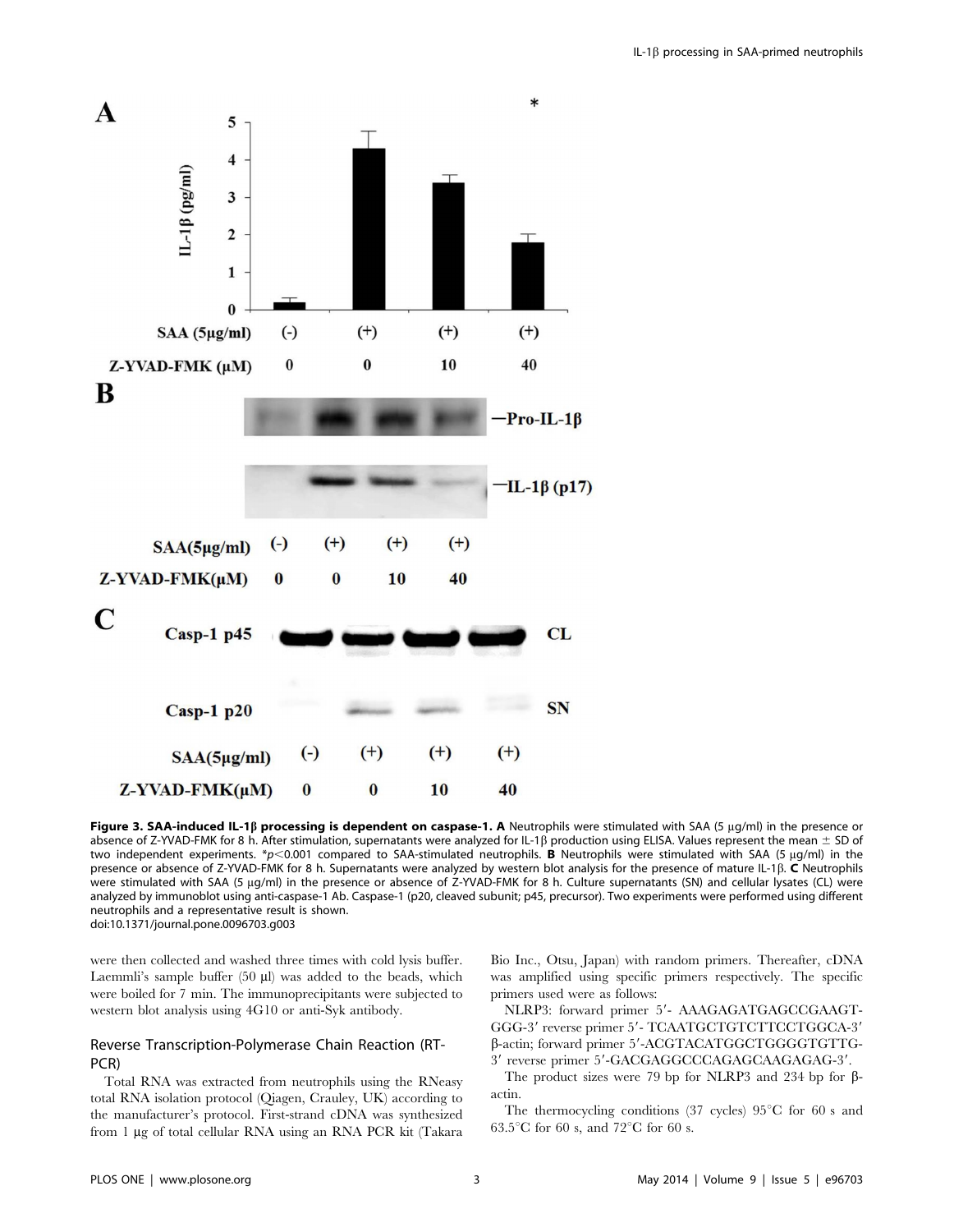

Figure 4. Effects of R406 on the transcription of pro-IL-1 $\beta$  in SAA-stimulated neutrophils. Neutrophils were pretreated or untreated with the indicated concentrations of R406 for 1 hr. The cells were stimulated with SAA (5  $\mu$ g/ml) for 4 hr. The cells were harvested and analyzed for IL-1 $\beta$  and GAPDH mRNA levels by real-time PCR. Values represent the mean  $\pm$  SD of three independent experiments.  $*p$ <0.005 compared to SAA-stimulated neutrophils.<br>doi:10.1371/journal.pone.0096703.g004

The amplification of the IL-1 $\beta$ transcripts was also accomplished on a Light Cycler (Roche Diagnostics, Mannheim, Germany) using specific primers. The housekeeping gene fragment of glyceraldehydes-3-phosphates dehydrogenase (GAPDH) was used for verification of equal loading.

#### Statistical Analysis

Differences between groups were examined for statistical significance using Wilcoxon-Mann-Whitney U test. P values less than 0.05 were considered statistically significance.

## Results

## SAA Activates IL-1 $\beta$  Transcription and Processing in Human Neutrophils

We examined the proinflammatory cytokine response in human neutrophils stimulated with SAA for different periods. Cells were collected and total cellular RNA was extracted. Pro-IL-1 $\beta$  mRNA expression was studied by real-time PCR. Transcription of the IL- $1\beta$  gene was strongly activated by SAA at 4 h of SAA stimulation, and then downregulated at 8 h (Figure 1). The transcribed immature IL-1 $\beta$  (pro-IL-1 $\beta$ ) needs to be cleaved by caspase-1 to activate secretion of active IL-1 $\beta$ . We investigated if stimulation with SAA resulted in cleavage of pro-IL-1 $\beta$  by determining secreted IL-1 $\beta$  levels in cell culture supernatants after activation by SAA. SAA induced the appearance of the bioactive 17-kDa form of IL-1 $\beta$  in cell culture supernatants, as determined by western blot analysis (Figure 2). These data suggest that SAA triggers both the transcription and secretion of mature IL-1 $\beta$  from neutrophils. The cysteine protease caspase-1 processes pro-IL-1 $\beta$  to biologically active IL-1 $\beta$  [7]. To confirm whether SAA-induced mature IL-1 $\beta$  secretion was dependent on caspase-1-mediated processing of pro-IL-1 $\beta$ , IL-1 $\beta$  secretion was measured in neutrophils activated by SAA in the presence of the specific caspase-1 inhibitor, Z-YVAD. Z-YVAD-FMK prevented SAA-induced IL-1bsecretion and pro-IL-1bprocessing. Additionally Z-YVAD-FMK inhibitor prevented the secretion of activated form of caspase-1, p20, in SAA-stimulated neutrophils (Figure 3).



Figure 5. Effects of R406 on SAA-induced IL-1 $\beta$  processing in neutrophils. A Neutrophils were pretreated or untreated with the indicated concentrations of R406 for 1 hr. The cells were stimulated with SAA (5  $\mu$ g/ml) for 8 hr. After stimulation, supernatants were analyzed by western blot analysis for the presence of mature IL-1 $\beta$ . Three experiments were performed using different neutrophils and a representative result is shown. B Neutrophils were pretreated or untreated with the indicated concentrations of R406 for 1 hr. The cells were stimulated with SAA (5  $\mu$ g/ml) for 8 hr. After stimulation, culture supernatants (SN) and cellular lysates (CL) were analyzed by immunoblot using anti-caspase-1 Ab. Caspase-1 (p20, cleaved subunit; p45, precursor). Three experiments were performed using different neutrophils and a representative result is shown. doi:10.1371/journal.pone.0096703.g005

## R406 Blocks SAA-induced Processing of Pro-IL-1 $\beta$  in **Neutrophils**

Several lines of evidence suggest that inflammasome activators, such as monosodium urate  $(MSU)$  and  $\beta$ -D-glucan, activate the NLRP3 inflammasome via the spleen tyrosine kinase (Syk) signaling pathway [19,20]. We determined if this signal transducer was required for IL-1 $\beta$  production by analyzing the effects of a specific small molecule Syk inhibitor, R406 [21]. R406 slightly suppressed pro-IL-1 $\beta$  mRNA expression in response to SAA in neutrophils (Figure 4). However, R406 blocked SAA-induced pro-IL-1β processing in neutrophils (Figure 5A). R406 also suppressed the formation of the activated form of caspase-1 p20 in SAAstimulated neutrophils (Figure 5B).

#### SAA Induces NLRP3 Expression in Neutrophils

Induction of NLRP3 expression is required for inflammasome activation. We therefore examined the effects of SAA on NLRP3 expression in neutrophils. NLRP3 mRNA expression was increased at 4 h in SAA-stimulated neutrophils (Figure 6A). The Syk inhibitor R406 completely prevented SAA-induced NLRP3 mRNA expression in neutrophils (Figure 6B).

## Effects of R406 on Tyrosine Phosphorylation Response Induced by SAA

We explored the signaling pathway whereby SAA induces IL-1 $\beta$ production in neutrophils by examining changes in protein phosphorylation profiles in SAA-activated neutrophils. Neutrophils were stimulated with SAA (5 µg/ml) for 20 min. The reactions were stopped by cell lysis, and lysates were analyzed by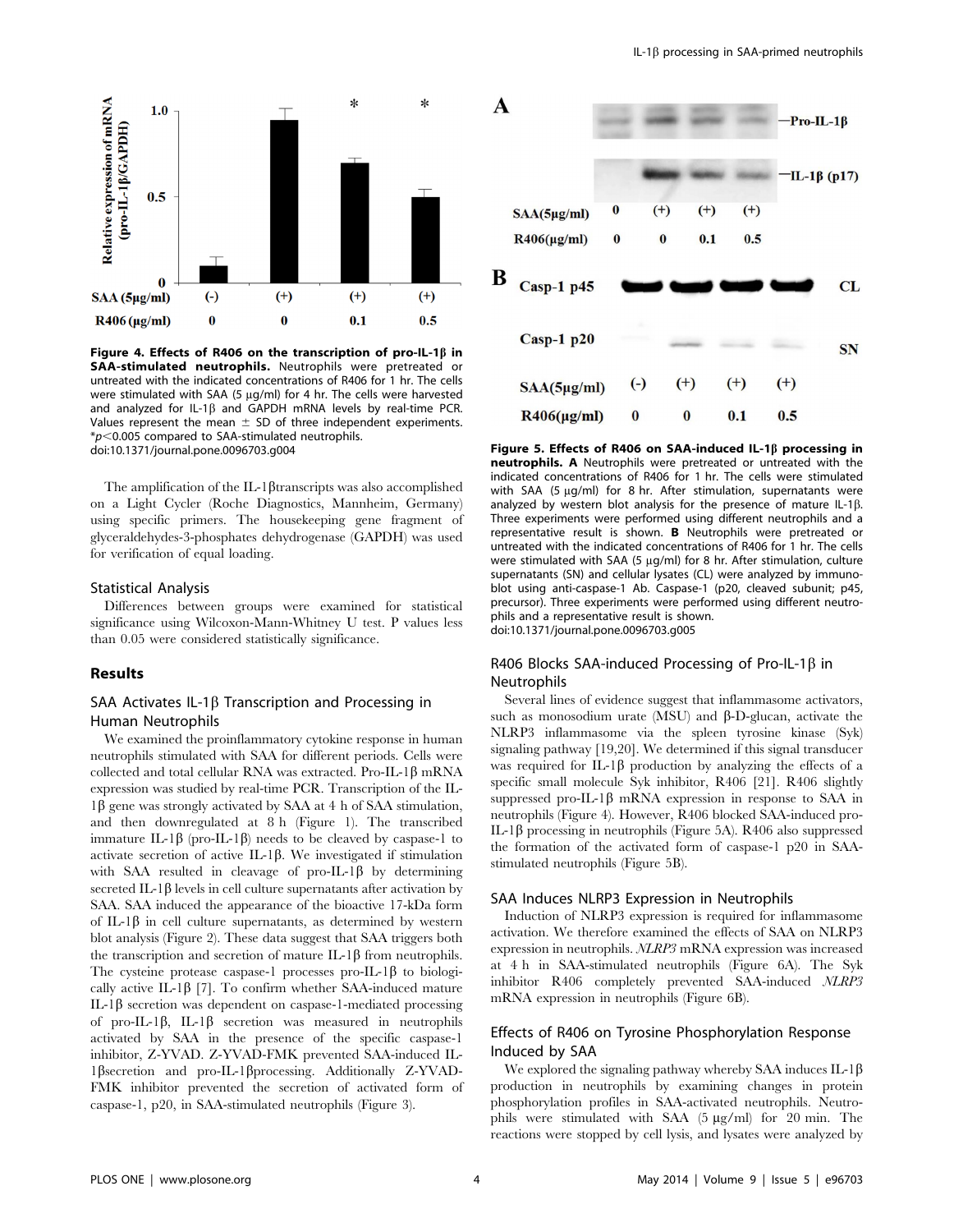

Figure 6. Effects of R406 on the transcription of NLRP3 in SAAstimulated neutrophils. A Neutrophils were pretreated or untreated with the indicated concentrations of R406 for 1 hr. The cells were stimulated with SAA (5  $\mu$ g/ml) for the indicated periods. The cells were harvested and analyzed for NLRP3 mRNA by RT-PCR. B Neutrophils were pretreated or untreated with the indicated concentrations of R406 for 1 hr. The cells were stimulated with SAA (5  $\mu$ g/ml) for 4 hr. The cells were harvested and analyzed for NLRP3 mRNA by RT-PCR. Three experiments were performed using different neutrophils and a representative result is shown. doi:10.1371/journal.pone.0096703.g006

immunoblotting using anti-phosphotyrosine antibody. The results of a representative experiment are illustrated in Figure 7A. SAA stimulation induced the tyrosine phosphorylation of proteins with apparent molecular masses of 50,80 kDa. Pre-incubation of neutrophils with R406 inhibited this tyrosine phosphorylation. Syk immunoprecipitation followed by phosphotyrosine analysis revealed that Syk was phosphorylated in response to SAA. SAAstimulated Syk phosphorylation was blocked by pretreatment with R406 (Figure 7B). We examined whether Syk inhibition affect the downstream signaling pathways, including mitogen-activated protein kinases (MAPKs). Pretreatment with the Syk inhibitor R406 abrogated SAA-induced JNK phosphorylation, while SAAinduced phosphorylation of p38 and ERK1/2 was marginally affected by Syk inhibition with R406. To test whether SAA stimulation induces NF-kB activation in human neutrophils, we examined NF-kB p65 phosphorylation statins in neutrophils. As shown in Figure 8, SAA stimulation induced phosphorylation of p65 as detected by a phosphor-specific Ab that allows monitoring of phosphorylation at serene 536 of p65. R406 pretreatments prevented SAA-induced p65 phosphorylation suggesting that Syk is involved NF-kB activation.

## **Discussion**

Neutrophils play a crucial role in host defense and the inflammatory response, by virtue of their ability to produce a series of proinflammatory mediators [22,23]. SAA causes massive infiltration of neutrophils and the secretion of chemokines and cytokines from these cells during inflammation [24]. Direct interactions between SAA and neutrophils thus potentiate activation of the innate immunity that is crucial to the development of inflammation [25]. Previous studies demonstrated



Figure 7. Effects of R406 on the protein phosphorylation in SAA-stimulated neutrophils. A Quiescent neutrophils pretreated or untreated with the indicated concentrations of R406 for 1 hr. The cells were stimulated with SAA (5 µg/ml) for 20 min. Cellular lysates were subjected to western blotting using phosphotyrosine-specific antibody, 4G10. Three experiments were performed using different neutrophils and a representative result is shown. B Quiescent neutrophils pretreated or untreated with the indicated concentrations of R406 for 1 hr. The cells were stimulated with SAA (5  $\mu$ g/ml) for 20 min. Syk was immunoprecipitated from each lysates and the immunoprecipitates were subjected to western blotting using phosphotyrosine-specific antibody, 4G10 or anti-Syk antibody. Each lane shows Syk precipitated from  $10<sup>7</sup>$  cells. Three experiments were performed using different neutrophils and a representative result is shown. C Quiescent neutrophils pretreated or untreated with the indicated concentrations of R406 for 1 hr. The cells were stimulated with SAA (5  $\mu$ g/ml). Cellular lysates were subjected to western blotting using phospho-specific or pan antibodies against ERK1/2, p38 and JNK1. Three experiments were performed using different neutrophils and a representative result is shown.

doi:10.1371/journal.pone.0096703.g007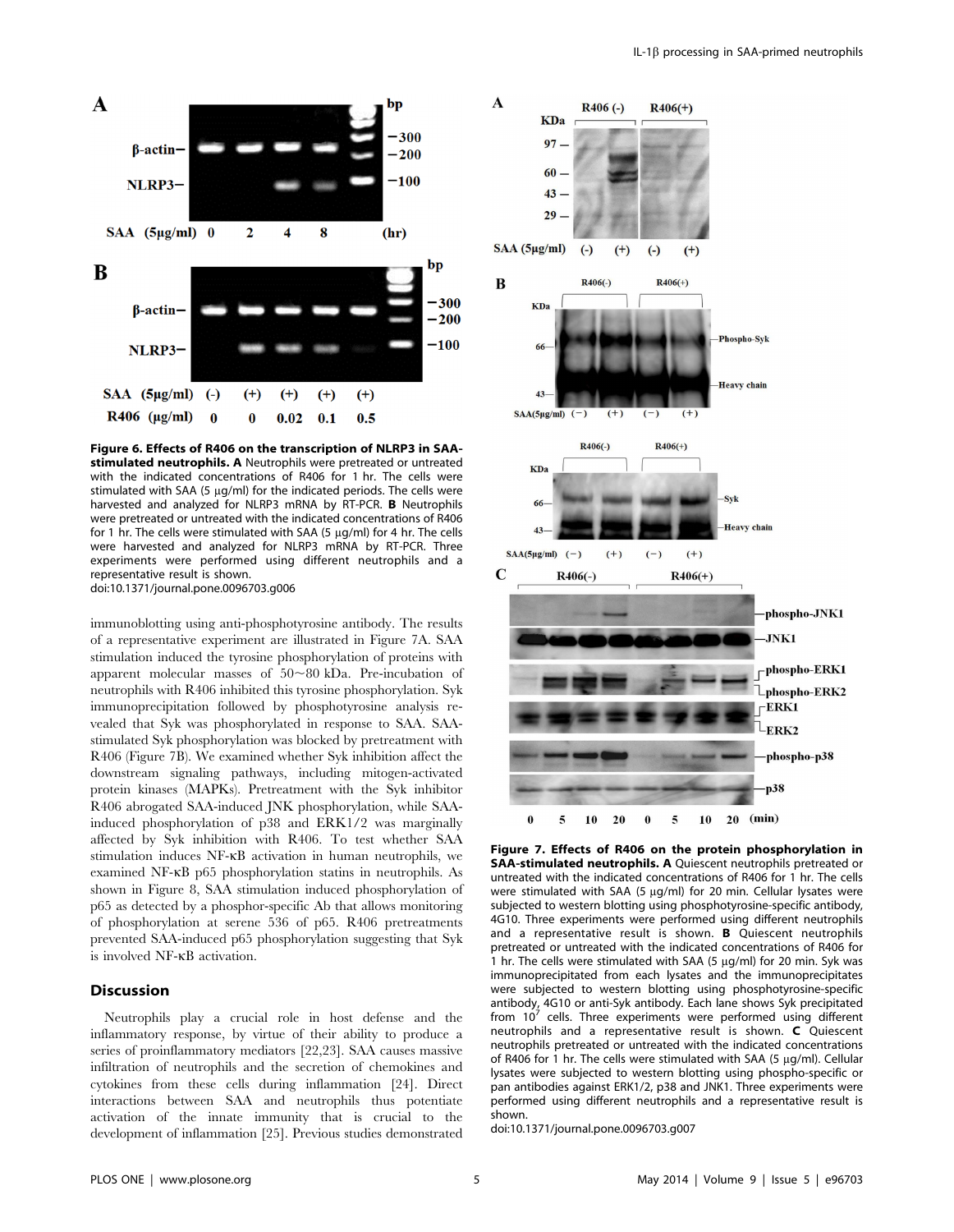

Figure 8. Effects of R406 on NF-kB p65 phosphorylation in SAA-stimulated neutrophils. Neutrophils pretreated with or without R406 were stimulated with SAA (5  $\mu$ g/ml) for 20 min. Cellular lysates were analyzed by western blotting using anti-phospho-specific p65 (A) or anti-p65 (B) antibodies. Two experiments were performed using different neutrophils and a representative result is shown. doi:10.1371/journal.pone.0096703.g008

SAA-mediated NLRP3 inflammasome activation in monocytes [4]; however, inflammasome activation in neutrophils has not been well-studied. Proteolytic processing of the cysteine proteinase caspase-1 is the hallmark of NLRP3 inflammasome activation [26]. Activated caspase-1 processes pro-IL-1 $\beta$  to the bioactive mature form of IL-1 $\beta$ . Our results revealed that SAA stimulation induced pro-IL-1 $\beta$  mRNA expression in neutrophils and indicated that SAA was capable of processing pro-IL-1 $\beta$ . Consistent with this, the caspase-1 specific inhibitor Z-YVAD-FMK inhibited SAA-induced pro-IL-1 $\beta$  processing. The data presented in this study thus suggest that the endogenous acute phase reactant SAA triggers the IL-1 $\beta$ -mediated inflammatory response in human neutrophils via two separate signals: SAA first binds to neutrophils, activating pro-IL-1 $\beta$  mRNA expression, and then induces NLRP3 mRNA expression resulting in caspase-1-dependent pro-IL-1 $\beta$ processing.

The engagement of FPRLP1 by SAA initiates intracellular signaling that activates nuclear factor- $\kappa$ B and MAPK, leading to the production of proinflammatory cytokines in macrophages [27]. Recent studies defined the roles of dectin-1 and Syk in the activation of the NLRP3 inflammasome, which induces mature IL-1 $\beta$  [28]. However, the role played by endogenous SAA in activating inflammasomes, and its regulation in human neutrophils, have not yet been determined. We defined an essential role for Syk in caspase-1 activation and mature IL-1 $\beta$  secretion in human neutrophils in response to the acute phase reactant, SAA. SAA acts as inducer of NLRP3 mRNA via Syk, and Syk inhibition prevented SAA-induced mature IL-1 $\beta$  secretion in human

#### References

- 1. Uhlar CM, Whitehead AS (1999) Serum amyloid A, the major vertebrate acutephase reactant. Eur J Biochem 265: 501–23.
- 2. Cunnane G, Whitehead AS (1999) Amyloid precursors and amyloidosis in rheumatoid arthritis. Baillieres Best Pract Res Clin Rheumatol 13: 615–28.
- 3. Eklund KK, Niemi K, Kovanen PT (2012) Immune functions of serum amyloid A. Crit Rev Immunol 32: 335–48.
- 4. Niemi K, Teirilä L, Lappalainen J, Rajamäki K, Baumann MH, et al. (2011) Serum amyloid A activates the NLRP3 inflammasome via  $P2\times7$  receptor and a cathepsin B-sensitive pathway. J Immunol 186: 6119–28.

neutrophils. The SAA-mediated proinflammatory pathway can thus promote the synthesis of mature IL-1 $\beta$  through intracellular signaling molecules in a Syk-dependent manner.

The canonical model of inflammasome activation involves 'signal 1' transcriptional upregulation of pro-IL-1 $\beta$ , followed by 'signal 2' caspase-1-mediated cleavage of pro-IL-1 $\beta$  into mature IL-1 $\beta$  [29]. The way in which this signaling modulates the inflammasome/IL-1 $\beta$  production remains to be clarified. Our results indicated that Syk inhibition abrogated SAA-mediated NLRP3 expression, suggesting that the Syk pathway is a prerequisite for NLRP3 induction. However, regulation of the inflammasome pathway is probably complex. Like the expression of pro-IL-1 $\beta$ , NLRP3 expression may also affect inflammasome activation. Syk kinase was recently reported to be involved in upstream signaling of the NLRP3 inflammasome triggered by fungi [19]. The adaptor protein, apoptosis associated speck-like protein containing a CARD (ASC), controls inflammasome activity through the activation of caspase-1, and phosphorylation of ASC is critical for speck formation and caspase-1 activation [30]. Recent studies indicate that inhibition of Syk on JNK abolish the formation of ASC speaks. These findings suggest that Syk or JNK-mediated phosphorylation of ASC controls NLRP3 inflammasome activity through the formation of ASC specks[30,31]. Our data suggest that SAA-induced NLRP3 inflammasome activation in neutrophils is associated with Syk activation, given that the Sykspecific inhibitor R406 resulted in a significant decrease in caspase-1 activation and pro-IL-1 $\beta$  processing. The identification of Syk activation raises the possibility that an unidentified receptor or adaptor protein containing an immunoreceptor tyrosine-based activation motif (ITAM) or ITAM-like domain, such as dectin-1, may also be involved [32]. However, recent work in dendritic cells demonstrated that MSU did not require a surface receptor, and interaction between the crystals and surface lipid rafts was enough to trigger the Syk pathway [33,34]. Further studies are needed to identify the molecular mechanism whereby SAA interacts with its receptor or intracellular signaling molecule to activate the NLRP3 inflammasome in neutrophils. Gene knock-out studies may help to define the essential components required for the activation of responses by SAA in neutrophils. However, the inability to transfect neutrophils reliably means that the use of chemical Syk inhibitors is unavoidable for examining signaling pathways in human neutrophils.

In conclusion, this study identified a new mechanism of pro-IL- $1\beta$  processing in neutrophils. These results provide the first evidence demonstrating that the acute phase reactant SAA induces NLRP3 inflammasome activation and IL-1 $\beta$  production via the tyrosine kinase Syk.

## Author Contributions

Conceived and designed the experiments: KM JM KA AK KE. Performed the experiments: KM YJ HK. Analyzed the data: KM YJ YI. Contributed reagents/materials/analysis tools: CK MN TN JM. Wrote the paper: KM MY.

- 5. Ather JL, Ckless K, Martin R, Foley KL, Suratt BT, et al. (2011) Serum amyloid A activates the NLRP3 inflammasome and promotes Th17 allergic asthma in mice. J Immunol 187: 64–73.
- 6. Lukens JR, Gross JM, Kanneganti TD (2012) IL-1 family cytokines trigger sterile inflammatory disease. Front Immunol 3: 315.
- 7. Sollberger G, Strittmatter GE, Garstkiewicz M, Sand J, Beer HD (2013) Caspase-1: The inflammasome and beyond. Innate Immun. [Epub ahead of print].